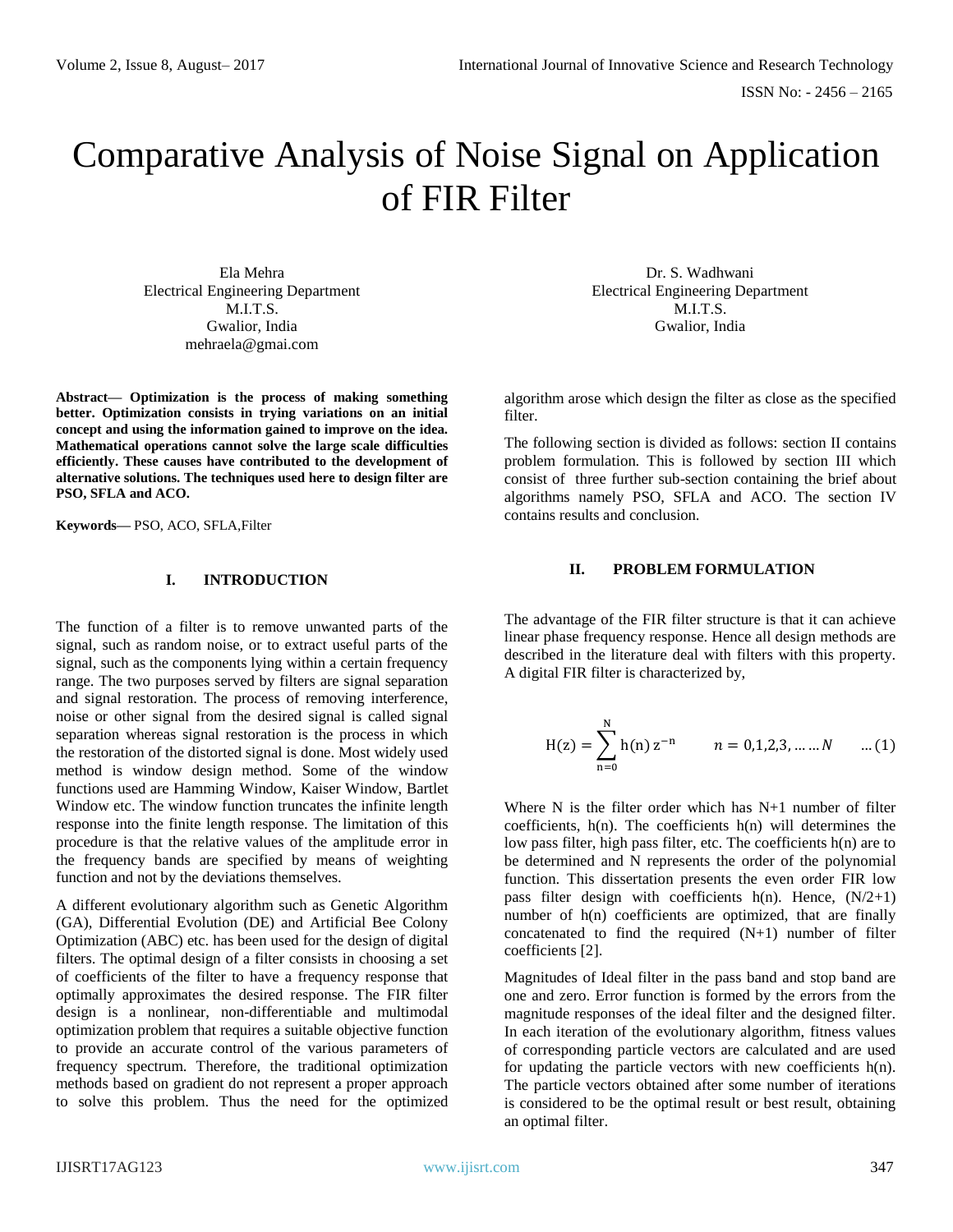Filter parameters which are responsible for the filter design are stop band normalized cut-off frequency  $\omega_s$ , pass band normalized cut-off frequency  $\omega_p$ , pass band and stop band ripples  $\delta_p$  and  $\delta_s$  respectively.

In this dissertation, three optimization algorithms are used to obtain the magnitude filter response as close as possible to the ideal response and the particle vectors i.e. the coefficients  $(h_0, h_1, \ldots, h_N)$ , are optimized.

The frequency response of the FIR digital filter is calculated as,

$$
H(e^{j\omega k}) = \sum_{n=0}^{N} h(n)e^{-j\omega kn} \qquad \dots \dots (2)
$$

Where

 $\omega_k = \frac{2\pi k}{N}$  $\frac{1}{N}$ . This is the FIR filter frequency response. The frequency is sampled in  $[0, \pi]$  with N points.

Here error fitness function given by "(4)" has been adopted in order to achieve minimum ripples in pass band and stop band and optimum transition width.

$$
E(\omega) = G(\omega)[H_d(e^{j\omega}) - H_i(e^{j\omega})] \quad \dots \dots \quad (3)
$$

Where

 $H_d(e^{j\omega})$  is the frequency response of the designed approximate filter;  $H_i(e^{j\omega})$  is the frequency response of the ideal filter;  $G(\omega)$  is the weighting function used to provide different weights for the approximate errors in different frequency bands.

$$
J_1 = \frac{\max}{\omega \le \omega p} (|E(\omega)| - \delta p) + \frac{\max}{\omega \ge \omega s} (|E(\omega)| - \delta s) \dots (4)
$$

#### Where

δpandδs Are the ripples in the pass band and stop band, respectively, and  $\omega_p$  and  $\omega_s$  are pass band and stop band normalized cut-off frequencies, respectively. Since the coefficients of the linear phase positive symmetric even order filter are matched, the dimension of the problem is halved. This greatly reduces the computational burdens of the algorithms.

Algorithms try to minimize this error fitness J and hence optimize the filter performance. J involves summation of all the absolute errors for the whole frequency band and thus, minimization of J gives much higher stop band attenuation and lesser stop band ripples and transition width.

Passing the noise signal through the optimized filters shows the filter's working. The noise signal which is passed through the low pass filter is given by the equation:

$$
x = \sin(2 \times \pi \times 50t) + 2 \times \sin(2 \times \pi \times 400t) \dots (5)
$$

Here the component first and second represents the mixture of the low frequency and high frequency component. For further analysis the FFT of the signal is also taken. With the help of the FFT we can determine the frequency domain analysis.

# **III. OPTIMIZATION TECHNIQUES**

Optimization refers to the selection of the best element from some set of available alternatives. In the simplest case, an optimization problem consists of maximizing or minimizing a real function by systematically choosing input values from within an allowed set and computing the value of the function. Evolutionary computing techniques mostly involve metaheuristic optimization algorithms.

## *A. Particle Swarm Optimization*

Kennedy and Eberhart developed PSO. It is an optimization algorithm which is inspired by the social behavior of a flock of birds trying to reach an unknown destination. In PSO, each solution is a 'bird' in the flock and is referred to as a 'particle'. As opposed to GAs, the evolutionary process in the PSO does not create new birds from parent ones [10].

Based on the fitness of the particles they are categorized in the increasing order of their durability. The particle having the best fitness becomes the leader of the group. All other particles are accelerated in the direction of this particle, but also in the direction of their own best solutions that they have discovered previously [19].

All particles also have the opportunity to discover better particles en route, in which case the other particles will change direction and head towards the new 'best' particle. By approaching the current best solution from different directions in search space, the chances are good that these neighboring solutions will be discovered by some of the particles.

Every particle in the algorithm acts as a point in the Ndimensional space. Each particle keeps the information in the solution space for each iteration and the best solution is calculated, that has obtained by that particle is called personal best (pbest). This solution is obtained according to the personal experiences of each particle vector. Another best value that is tracked by the PSO is in the neighborhood of that particle and this value is called best among all pbests.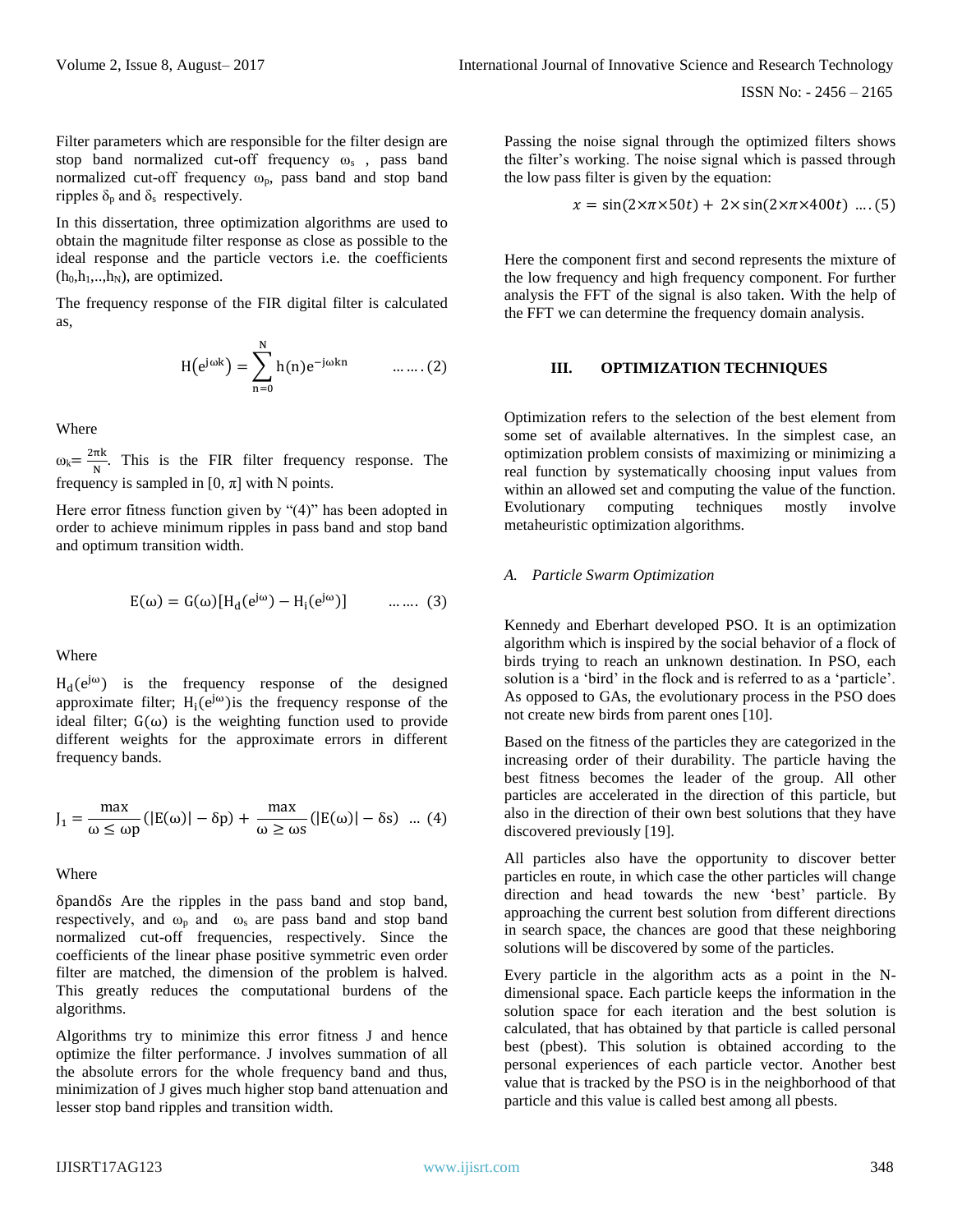ISSN No: - 2456 – 2165

Throughout the process, each particle i monitors three values: its current position  $(x_i^k)$ ; the bestposition it reached in previous cycles (pbest<sub>i</sub>); its flying velocity ( $w^{k+1}$ ).



Fig. 1.Flow chart of PSO

These three values are represented as follows [2]:

Current Position  $x_i^k = (x_{i1}^k, x_{i2}^k, \dots, x_i^k)$ <sup>N</sup>) …….(6)

Best previous Position pbest<sub>i</sub>= (pbest<sub>i1</sub>,...pbest<sub>iN</sub>) ….. (7)

Flying Velocity 
$$
w^{k+1} = (w^{k+1}, w^{k+1}, \dots, w^{k+1})
$$
 ... (8)

Mathematically velocity of the particle vectors is given according to the following equation:

$$
v_i^{k+1} = w^{k+1} + c_1 \times rand_1(\text{pbest}_i - x_i^k) + c_2 \times rand_2 \times \text{(gbest}^k - x_i^k) \quad \dots \dots \dots (9)
$$

where  $v_{ik}$  is the velocity of the i<sup>th</sup> particle at  $k_{th}$  iteration;  $c_1$  and  $c<sub>2</sub>$  are the weights of local information and global information commonly named learning factor;  $rand_1$  and  $rand_2$  are the random numbers between 0 and 1;  $x_i^k$  is the current position of The particle position in the solution space is given by the following equation:

$$
x_i^{k+1} = x_i^k + v_i^{k+1} \qquad \ldots \ldots \ldots (10)
$$

Where,

$$
x_i^{k+1}
$$
 = Old Position,  $x_i^k$  = Current Position,

$$
v_i^{k+1} = New Velocity
$$

 $w_{\min} \geq w^{k+1} \geq w_{\max}$ 

The parameter  $w^{k+1}$  is the inertia weight and it is used to balance global exploration and local exploitation of the solution space. Itis employed to control the impact of the previous history of velocities on the current velocity. It directs the trade-off between global and local exploration abilities of the flying points. A larger inertia weight  $w_{max}$  facilitates global exploration while a smaller inertia weight w<sub>min</sub> tends to facilitate local exploration to fine-tune the current search area [2].

$$
w^{k+1} = w_{\text{max}} - (w_{\text{max}} - w_{\text{min}}) * \frac{(k+1)}{k_{\text{max}}}
$$
 ...... (11)

Where

 $k_{\text{max}}$  Maximum number of the iteration cycles.

#### *B. Shuffled Frog Leaping Algorithm*

Shuffled Frog Leaping Algorithm has found its ideas from the concepts of Shuffled Complex Evolution (SCE) algorithm and Particle Swarm Optimization (PSO). The ideas of these two algorithms are combined to design an improved meta-heuristic to solve discrete and/or combinatorial problems.

Since the elements of both the algorithms are combined thus this algorithm contain elements of local search and global information exchange. In SFLA the virtual population of frog is portioned into different meme lexes. These frogs act as hosts or carriers of memes. The algorithm performs simultaneously an independent local search in each memeplex. The local search is completed using a particle swarm optimization-like method adapted for discrete problems but emphasizing a local search. To ensure global exploration, the virtual frogs are periodically shuffled and reorganized into new perplexes [15].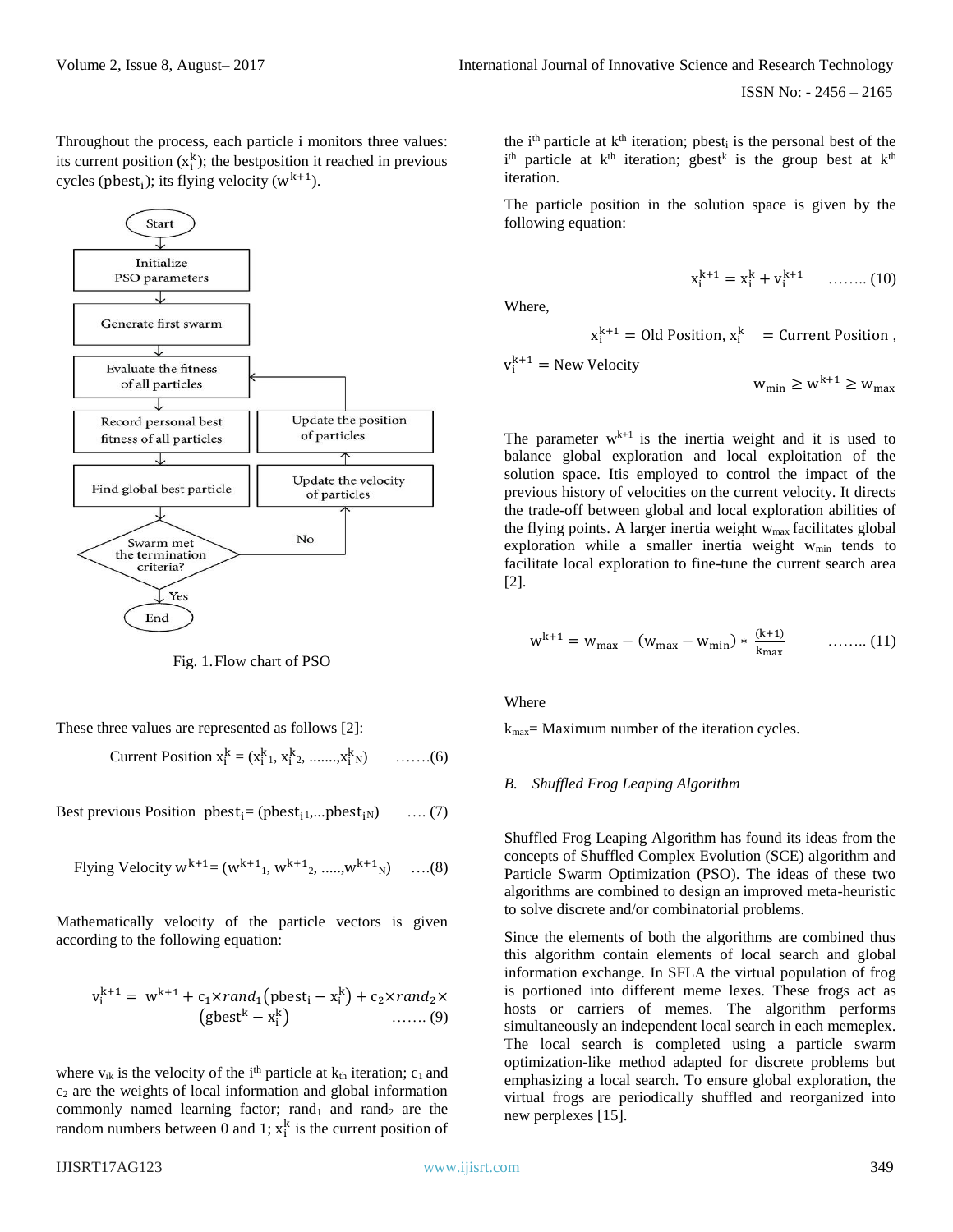An initial population of P frogs is created randomly. For Sdimensional problems (S variables), a frog i is represented as  $X_i = (x_{i1}, x_{i2},...,x_{iS})$ . Afterwards, the frogs are sorted in a descending order according to their fitness. Then, the entire population is divided into m meme lexes, each containing n frogs (i.e. P=m×n). In this process, the first frog goes to the first memeplex, the second frog goes to the second memeplex, frog m goes to the mthmemeplex, and frog m+1 goes back to the first memeplex, etc.

Within each memeplex, the frogs with the best and the worst fatnesses are identified as  $X_b$  and  $X_w$ , respectively. Also, the frog with the global best fitness is identified as  $X_{g}[4]$ .

Accordingly, the position of the frog with the worst fitness is adjusted as follows:

Change in frog position  $(D_i)$  = rand  $(\times(X_b - X_w)$  ……(12)

New position 
$$
X_w
$$
 = current position  $X_w + D_i$  ...... (13)

Here  $D_{\text{max}} \geq D_i \geq -D_{\text{max}}$ 

where rand() is a random number between 0 and 1; and  $D_{\text{max}}$ is the maximum allowed change in a frog's position.

If this process produces a better solution, it replaces the worst frog. Otherwise, the calculations in " $(12)$ " and " $(13)$ " are repeated but with respect to the global best frog (i.e.  $X_{g}$ replaces  $X_b$ ) [16].



Fig. 2.Memplex Prationing Process

# *C. Ant Colony Optimization*

The main foundation behind the working of ACO is similar to PSO. In this algorithm there is no evolution of genes but there is change in the social behavior. This algorithm was developed by Dorigo. The ability of the ant to find the shortest path between the nest and food source is the principle, which is used to determine the most feasible solution.

The algorithm in the short can be explained as follows. When the ant travel from the nest to food source they leave behind chemical called pheromone. This is used to form the indirect communication. Initially the path is not defined. The ants wander throughout the area. But when a certain ant find the shortest path the pheromone trail is followed by others. As a result of this process the concentration of pheromone increases. The new ants that later starts out from the nest to find food will also choose the shortest path. Over time, this positive feedback (autocatalytic) process prompts all ants to choose the shorter path.

Implementing the ACO for a certain problem requires a representation of S variables for each ant, with each variable i has a set of  $n_i$  options with their values  $l_{ii}$ , and their associated pheromone concentrations  $\{\tau_{ij}\}$ ; where i=1, 2,., S, and j=1, 2,., ni. As such, an ant is consisted of S values that describe the path chosen by the ant.

In the ACO, the process starts by generating m random ants (solutions). An ant k  $(k=1, 2, \ldots, m)$  represents a solution string, with a selected value for each variable. Each ant is then evaluated according to an objective function. Accordingly, pheromone concentration associated with each possible route (variable value) is changed in a way to reinforce good solutions, as follows:

$$
\tau_{ij} = \rho \tau_{ij}(t-1) + \Delta \tau_{ij} \quad t = 1, 2, \dots, T \quad \dots \dots (14)
$$

where T is the number of iterations (generation cycles),  $\tau_{ij}$  is the revised concentration of pheromone associated with option  $l_{ij}$  at iteration t,  $\tau_{ij}$  (t-1) is the concentration of pheromone at the previous iteration (t-1),  $\Delta \tau_{ij}$  is change in pheromone concentration and r is pheromone evaporation rate  $(0-1)$  [4]. T is the number of iterations (generation cycles),  $\tau_{ii}$  is the revised concentration of pheromone associated with option l<sub>ij</sub> at iteration t,  $\tau_{ij}$  (t-1) is the concentration of pheromone at the previous iteration (t-1),  $\Delta \tau_{ij}$  is change in pheromone concentration and r is pheromone evaporation rate  $(0-1)$ .

The reason for allowing pheromone evaporation is to avoid too strong influence of the old pheromone to avoid premature solution stagnation. In " $(14)$ ", the change in pheromone concentration  $\Delta \tau_{ij}$  is calculated as: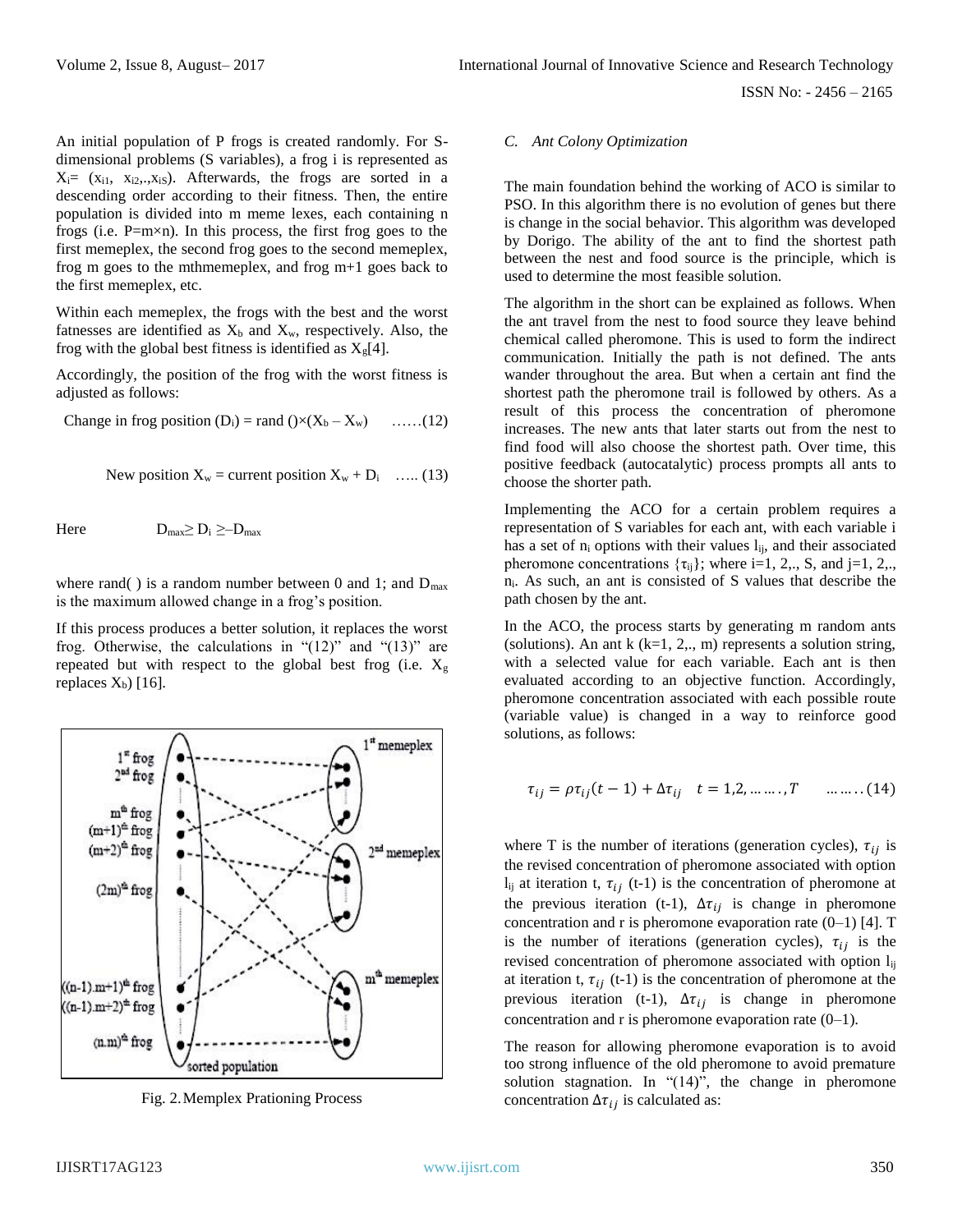$$
\Delta \tau_{ij}
$$
  
=  $\sum_{k=1}^{m} {R/fitness_k, \qquad \text{if option } l_{ij} \text{is chosen by ant } k \dots (15)}$ 

Where

R= constant called pheromone reward factor

fitness<sub>k</sub>= objective function which is calculated for an ant k. It is to be noted that as the amount of pheromone gets higher the solution improves.



Fig. 3.Ant Representation

Therefore, for minimization problems, "(15)" shows the pheromone change as proportional to the inverse of the fitness. In maximization problems, on the other hand, the fitness value itself can be directly used [13].

After the updating of pheromone is done the ant path is changed. The change in the path of the ant is done according to the pheromone concentration. The value of each variable for ant k at iteration t is done according to following probability:

$$
P_{ij}(k,t) = \frac{[\tau_{ij}(t)]^{\alpha} \times [\eta_{ij}]^{\beta}}{\sum_{l_{ij}} [\tau_{ij}(t)]^{\alpha} \times [\eta_{ij}]^{\beta}} \qquad \qquad \dots \qquad (16)
$$

The values of each constant are defined as follows:-

 $P_{ii}(k,t)$  = probability that option  $I_{ii}$  is chosen by ant k for variable i at iteration t.

 $\tau_{ii}(t)$  = pheromone concentration associated with option  $l_{ii}$  at iteration t.

α and β are exponent parameters that control the relative importance of pheromone concentration versus the heuristic factor. The values of  $\alpha$  and  $\beta$  should be greater than zero [4].

#### **IV. RESULTS AND CONCLUSIONS**

The value of the sampling frequency adopted is *fs*= 1 Hz and the number of sampling points is taken as 205. The Tables 1 list the parameters of the algorithms used in designing of filter.

Table I and Table II shows the parameters selection and the optimized parameter obtained when the algorithms are run. These optimized parameters obtained from algorithms namely SFLA, PSO and ACO are used to design the filter.

From Table III to Table V the statistical values of magnitude (dB), normalized magnitude, normalized stop-band ripple, normalized pass-band ripple and stop-band ripple (dB) are shown.

| <b>Parameters</b>                  | <b>PSO</b> | <b>ACO</b>   | <b>SFLA</b> |
|------------------------------------|------------|--------------|-------------|
| No. Of Decision<br>Variables       | 20         | 20           | 20          |
| Maximum Iteration                  | 1500       | 1500         | 1500        |
| Population                         | 50         | 50           | 50          |
| Sample Size                        |            | 40           |             |
| $C_1$                              | 2.05       |              |             |
| C <sub>2</sub>                     | 2.05       |              |             |
| <b>Intensification Factor</b>      |            | 0.5          |             |
| <b>Deviation Distance</b><br>Ratio |            | $\mathbf{1}$ |             |
| Var Max.                           | $+1$       | $+1$         | $+1$        |
| Var Min.                           | $-1$       | $-1$         | $-1$        |

Table 1: Parameter Selection.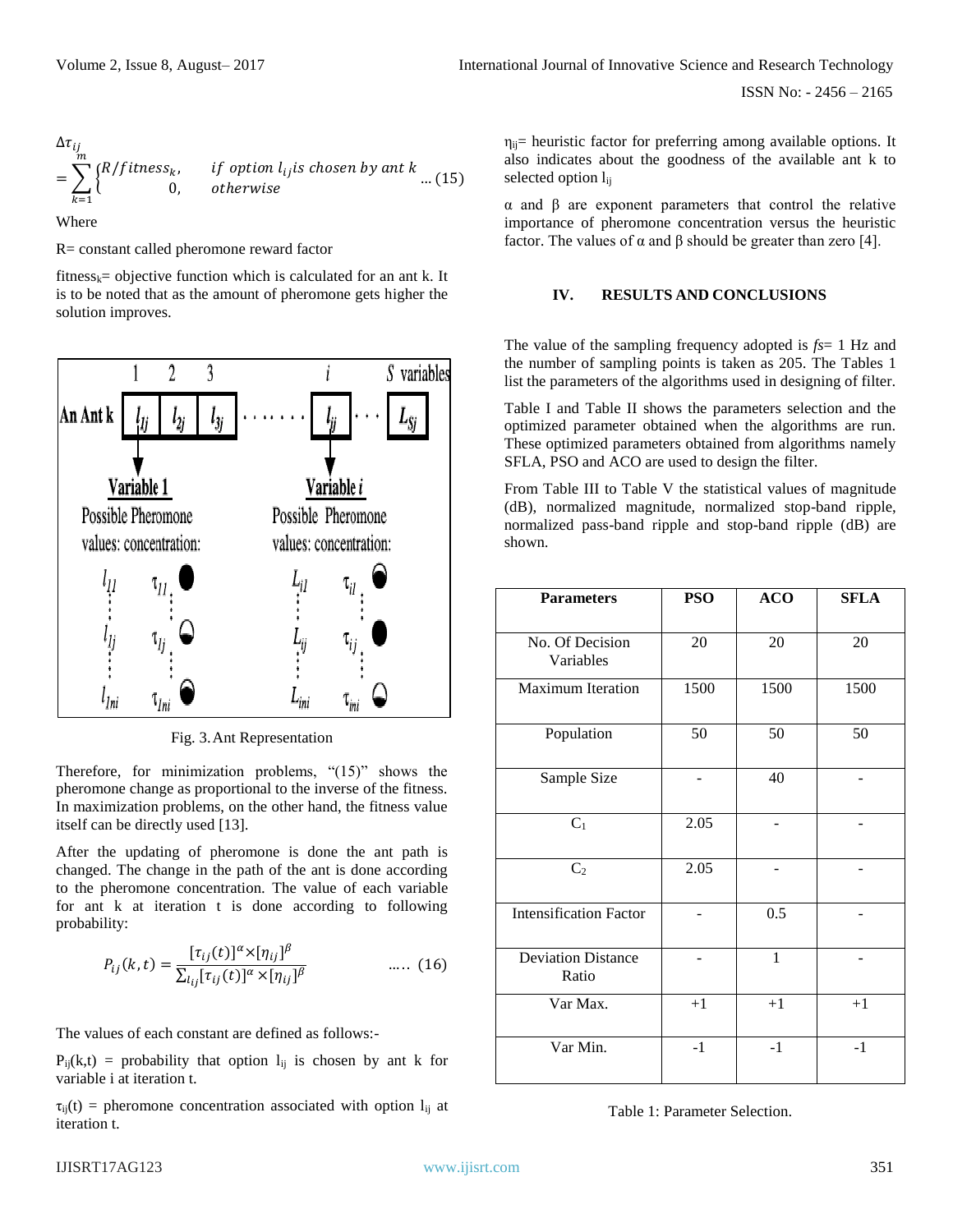| h(N)          | <b>SFLA</b>  | <b>PSO</b>     | <b>ACO</b>      |
|---------------|--------------|----------------|-----------------|
| $h(1)=h(21)$  | 0.03488326   | 0.036834771    | 0.034883483     |
| $h(2)=h(20)$  | 0.03214452   | 0.155003058    | 0.0321408168    |
| $h(3)=h(19)$  | $-0.0388624$ | 0.305793775    | $-0.0388472666$ |
| $h(4)=h(18)$  | $-0.1176467$ | 0.353130100    | $-0.1176499349$ |
| $h(5)=h(17)$  | $-0.0807840$ | 0.220117593    | $-0.0808226437$ |
| $h(6)=h(16)$  | 0.10593390   | $-0.003311502$ | 0.105906919     |
| $h(7)=h(15)$  | 0.32014733   | $-0.140718066$ | 0.3201399756    |
| $h(8)=h(14)$  | 0.39679004   | $-0.111690133$ | 0.3968076672    |
| $h(9)=h(13)$  | 0.29657640   | $-0.000273690$ | 0.2965737458    |
| $h(10)=h(12)$ | 0.13133144   | 0.061987534    | 0.1313425105    |
| h(11)         | 0.02660291   | 0.043831736    | 0.0266184512    |

#### Table 2: List of the Coefficients of the Filter of Order of 20 Designed by SFLA, PSO and SFLA.

The magnitude in decibels is represented by *fig.4.* The normalized magnitude response of the stop band is shown in *fig. 5*. *Fig. 6* and *fig. 7* presents the normalized magnitude response of the stop band and pass band respectively. *Fig.* 8 represents stop band attenuation in dB of the various algorithms.



Fig. 4.Magnitude (Db) Plot gor the Low Pass FIR Filter of Order 20



Fig. 5.Magnitude (normalized) Plot for the Low Pass FIR Filter of Order 20

In the normalized curves the curve shown by *fig. 5* the ripples are less in both pass band and stop band. However the minimum ripples are in PSO.

The Table III presents a summary of the simulation results obtained by PSO, ACO and SFLA. For the order 20 filters, PSO obtained a maximum attenuation of 1.1128548 (normalized) and mean attenuation of 0.40778197 (normalized).

The ACO filters obtained a maximum attenuation of 1.10829860 (Normalized) and mean attenuation of 0.43526938 (normalized) whereas the values for SFLA are 1.04965605 (normalized) and 0.38361822 (normalized) respectively.

| <b>Algorithm</b> | Min   | <b>Max</b> | Mean  | <b>Median</b> | Mode  | Std.  |
|------------------|-------|------------|-------|---------------|-------|-------|
|                  |       |            |       |               |       |       |
| PSO              | 0.009 | 1.112      | 0.407 | 0.059         | 0.009 | 0.447 |
| ACO              | 0.005 | 1.108      | 0.432 | 0.047         | 0.005 | 0.483 |
| <b>SFLA</b>      | 0.004 | 1.049      | 0.383 | 0.048         | 0.004 | 0.428 |

Table 3: Statistical Parameters of Stop Band Attenuation For Different Algorithms For the FIR LP Filter (Normalized)

In *fig.* 7 we can notice that the pass band ripple of the LP FIR filter of order 20 designed by PSO is smaller than ACO, and the SFLA obtained the best result regarding this performance parameter.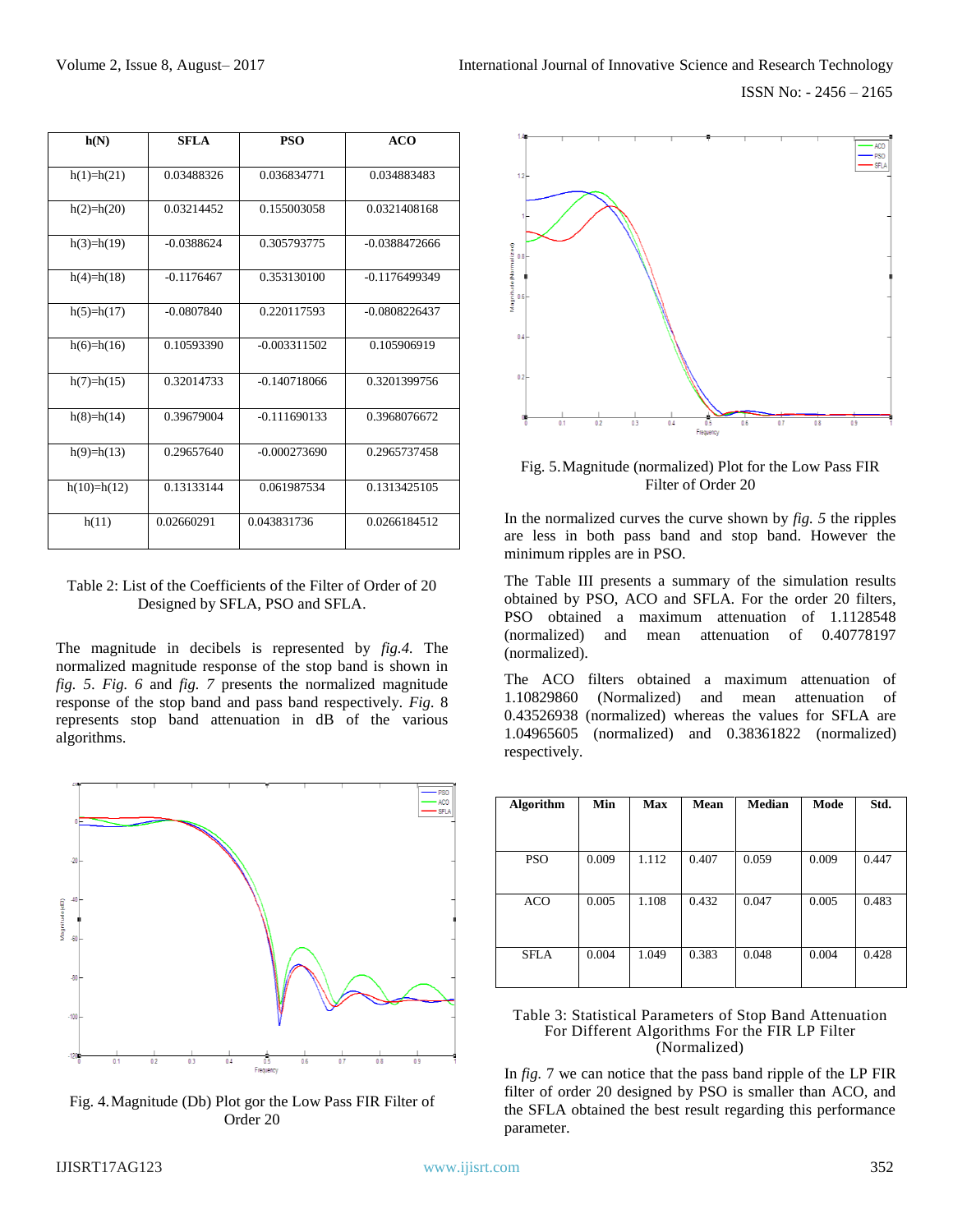

Fig. 6.Magnitude (Normalized) Plot for the Stop Band Low Pass FIR Filter of Order 20

For a good filter the ripple must be minimum. The ripples in the filter designed by the PSO algorithm are minimum. Thus we can say that for minimum magnitude of stop band ripple will be obtained if designed by PSO algorithm.

| <b>Algorithm</b> | Min.  | Max.  | Mean  | Median | Mode  | Std.  |
|------------------|-------|-------|-------|--------|-------|-------|
|                  |       |       |       |        |       |       |
|                  |       |       |       |        |       |       |
|                  |       |       |       |        |       |       |
| PSO              | 0.003 | 1.102 | 0.434 | 0.087  | 0.003 | 0.473 |
|                  |       |       |       |        |       |       |
|                  |       |       |       |        |       |       |
|                  |       |       |       |        |       |       |
| <b>ACO</b>       | 0.004 | 1.026 | 0.409 | 0.103  | 0.004 | 0.425 |
|                  |       |       |       |        |       |       |
|                  |       |       |       |        |       |       |
|                  |       |       |       |        |       |       |
| <b>SFLA</b>      | 0.004 | 1.047 | 0.383 | 0.048  | 0.004 | 0.427 |
|                  |       |       |       |        |       |       |
|                  |       |       |       |        |       |       |
|                  |       |       |       |        |       |       |
|                  |       |       |       |        |       |       |

Table 4: Statistical Parameters of Pass Band Attenuation for Different Algorithms for the FIR LP Filter (Normalized)



Fig. 7.Magnitude (normalized) Plot for the Pass Band Low Pass FIR Filter Of Order 20

The Table V presents the maximum, mean, variance and standard deviation for dB attenuation in the filters stop band. The magnitude response in dB of the stop band is illustrated in *Fig. 8.*

The pass band of a filter is the area where the frequency of the given specifications must not have any disturbances. In other words the ripples are not desirable. Thus the minimum ripples are obtained in the design of filter through PSO algorithm. The ripples obtained in the algorithms ACO and SFLA are close to each other but ther is a wide gap between them and of PSO.

| <b>Algorithm</b> | Min.     | Max.  | Mean    | Median  | Mode     | Std.  |
|------------------|----------|-------|---------|---------|----------|-------|
| <b>PSO</b>       | $-97.2$  | 0.651 | $-40.4$ | $-44.4$ | $-97.2$  | 35.99 |
| <b>ACO</b>       | $-126.1$ | 2.203 | $-48.3$ | $-65.5$ | $-126.1$ | 41.88 |
| <b>SFLA</b>      | $-126.7$ | 2.239 | $-40.3$ | $-42.0$ | $-126.7$ | 37.91 |

Table 5: Statistical Parameters of Stop Band Attenuation for Different Algorithms for the FIR LP Filter (decibles)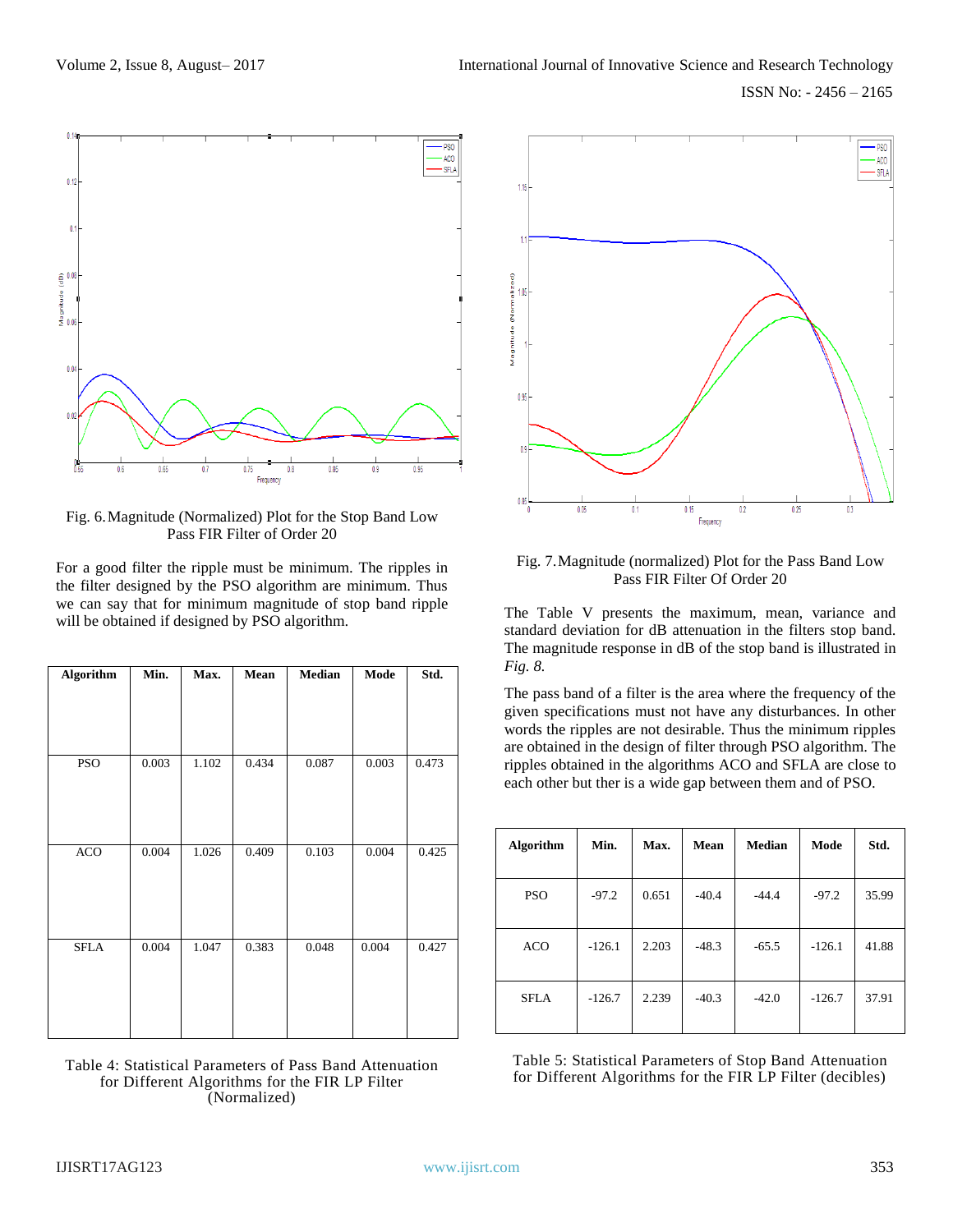

Fig. 8.Magnitude (Decibles) Plot For the Pass Band Low Pass FIR Filter of Order 20

The following figure shows the filtering of the noise signal when passed through the filters designed by the three algorithms. The signal when passed through the filter designed by PSO shows that the magnitude of the filtered data is in the range of  $\pm 1$  whereas that designed by SFLA crosses the range.

All noises lying outside the desired range are removed and the signals the resultant signal is smooth without any noise. To further visualize the filtering action the FFT of the signal was taken. The component lying in the high frequency range is removed whereas that in low frequency range is shown by the low pass filters. *Fig. 9* shows the FFT.



Fig. 9.Filtering Action Shown By Different Low Pass Filter



Fig. 10. FFT Action Shown By Different Low Pass Filter

In this paper the traditional Particle Swarm Optimization, Ant Colony Optimization and Shuffled Frog Leaping Algorithm were adopted to adjust the coefficients of a low pass FIR filter. The simulation results demonstrated that PSO, ACO and SFLA are also efficient approaches to solve the problem of filter design. Regarding the best LP FIR filters designed by the met heuristics evaluated in this work, the PSO algorithm presented better results for pass band ripple. The best FIR filter designed by PSO obtained the smallest pass band ripple, but SFLA and ACO presented a close value for this same performance parameter. Therefore, the simulation results presented in this work demonstrated that the best LP FIR filters of order 20 were designed by PSO.

The further evaluation of the optimized filter designed is done by the FFT analysis. The noise signal is passed through the optimized filters and the frequency of desired region is obtained. The magnitude of the frequency wave is best obtained by the PSO filter closely followed by the ACO whereas the filter through the SFLA algorithm shows a wide range of magnitude. In the FFT analysis the component in the high frequency region is removed whereas that in low frequency region is retained.

Once the PSO also have presented satisfactory results, all the three met heuristic algorithms analyzed can be considered efficient optimizers to solve the problem of digital filters design.

In future works, another met heuristics and deterministic methods will be considered in order to realize a more extensive comparison between methods that can be used to project FIR and IIR digital filters. We also expect to evaluate the use of different objective functions for this problem.